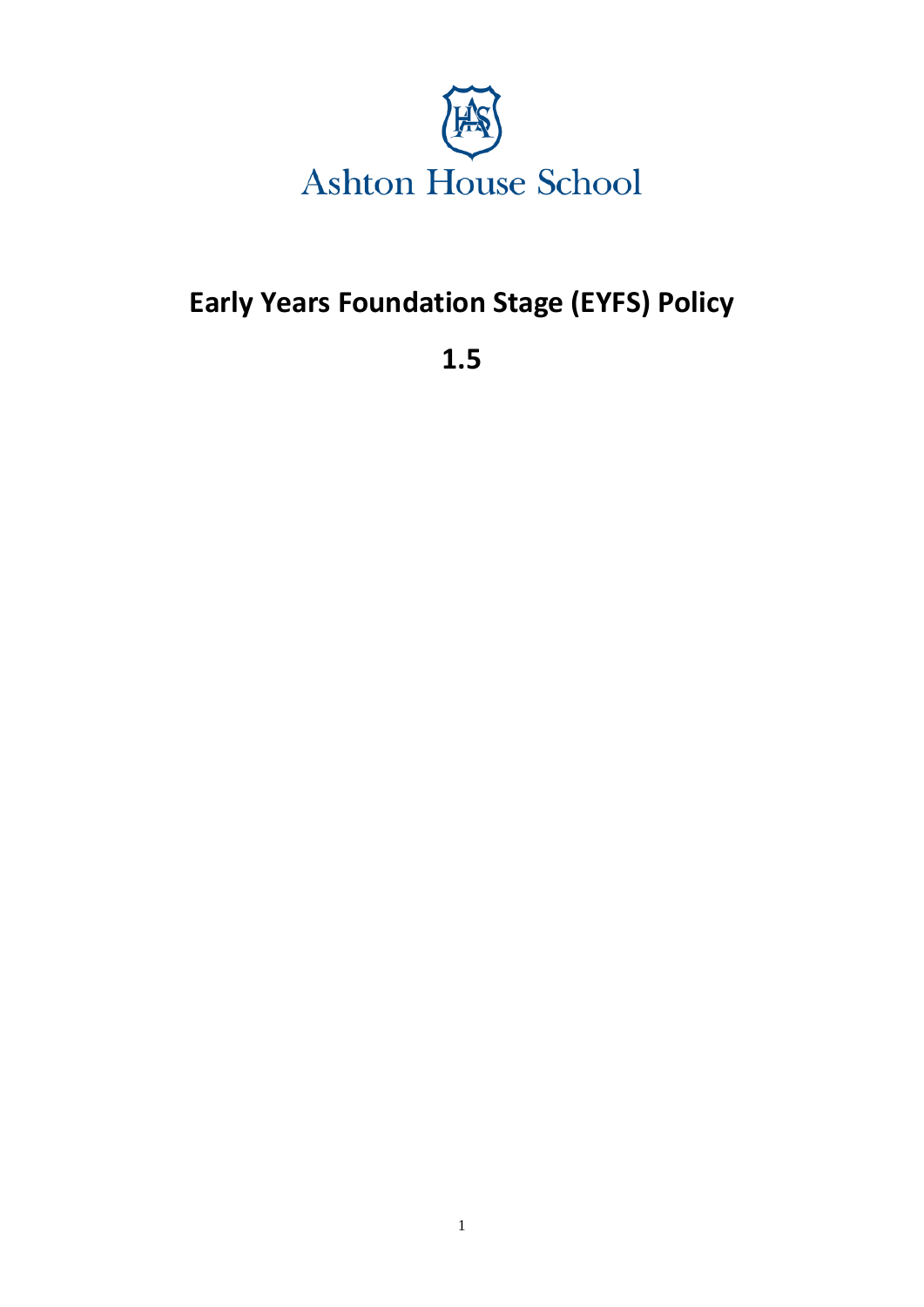| <b>Policy Title:</b>                       | <b>EYFS Policy</b>                                                                                                                                                                                                                                                                                                                                                        |
|--------------------------------------------|---------------------------------------------------------------------------------------------------------------------------------------------------------------------------------------------------------------------------------------------------------------------------------------------------------------------------------------------------------------------------|
| <b>Version:</b>                            | 1.5                                                                                                                                                                                                                                                                                                                                                                       |
| <b>Policy Summary:</b>                     | Early Years education is the foundation upon which young children<br>build the rest of their schooling. It is a holistic education that<br>encompasses all learning and development. This Policy outlines the<br>purpose, nature and management of the Early Years Foundation Stage<br>(EYFS) at Ashton House School.                                                     |
| <b>Policy Owner:</b>                       | Head teacher and Head of EYFS                                                                                                                                                                                                                                                                                                                                             |
| <b>Relevant to:</b>                        | <b>Head of Lower School</b><br>All staff, volunteers, contractors and service providers.                                                                                                                                                                                                                                                                                  |
| Date introduced:                           | December 2016                                                                                                                                                                                                                                                                                                                                                             |
| <b>Next review date:</b>                   | August 2022                                                                                                                                                                                                                                                                                                                                                               |
| <b>Related School</b><br><b>Documents:</b> | Safeguarding Policy<br>$\bullet$<br>Pupil Behaviour and Discipline Policy<br>Online Safety and ICT Acceptable Use Policy<br><b>EAL Policy</b><br><b>Equal Opportunities Policy</b>                                                                                                                                                                                        |
| Date(s)<br>modified/reviewed:              | <b>Reviewed December 2017</b><br>Reviewed January 2019<br>Modified March 2019 to include the sentence:<br>Parents are not permitted to use mobile phones or other mobile<br>technology in the EYFS setting.<br>May 2021: An updated Early Years Policy will be published in<br>September 2021 to coincide with the changes being made to the EYFS<br>statutory framework. |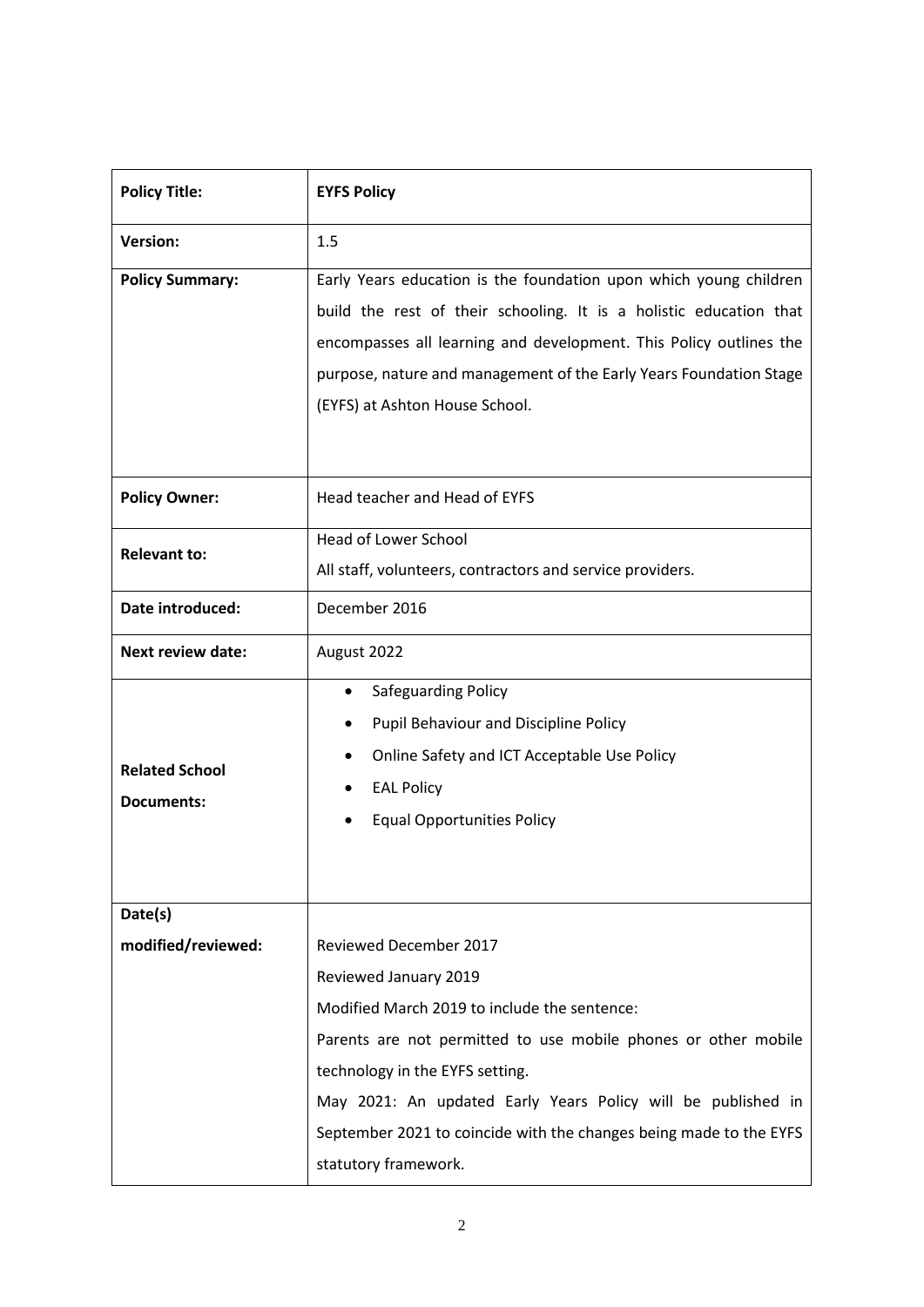| September 2021: - Policy updated to reflect changes to the EYFS        |
|------------------------------------------------------------------------|
| statutory framework, including reference to oral health & face to face |
| paediatric first aid training.                                         |
| Staff ratios as regards to Independent Schools have been clarified.    |
|                                                                        |
|                                                                        |
|                                                                        |
|                                                                        |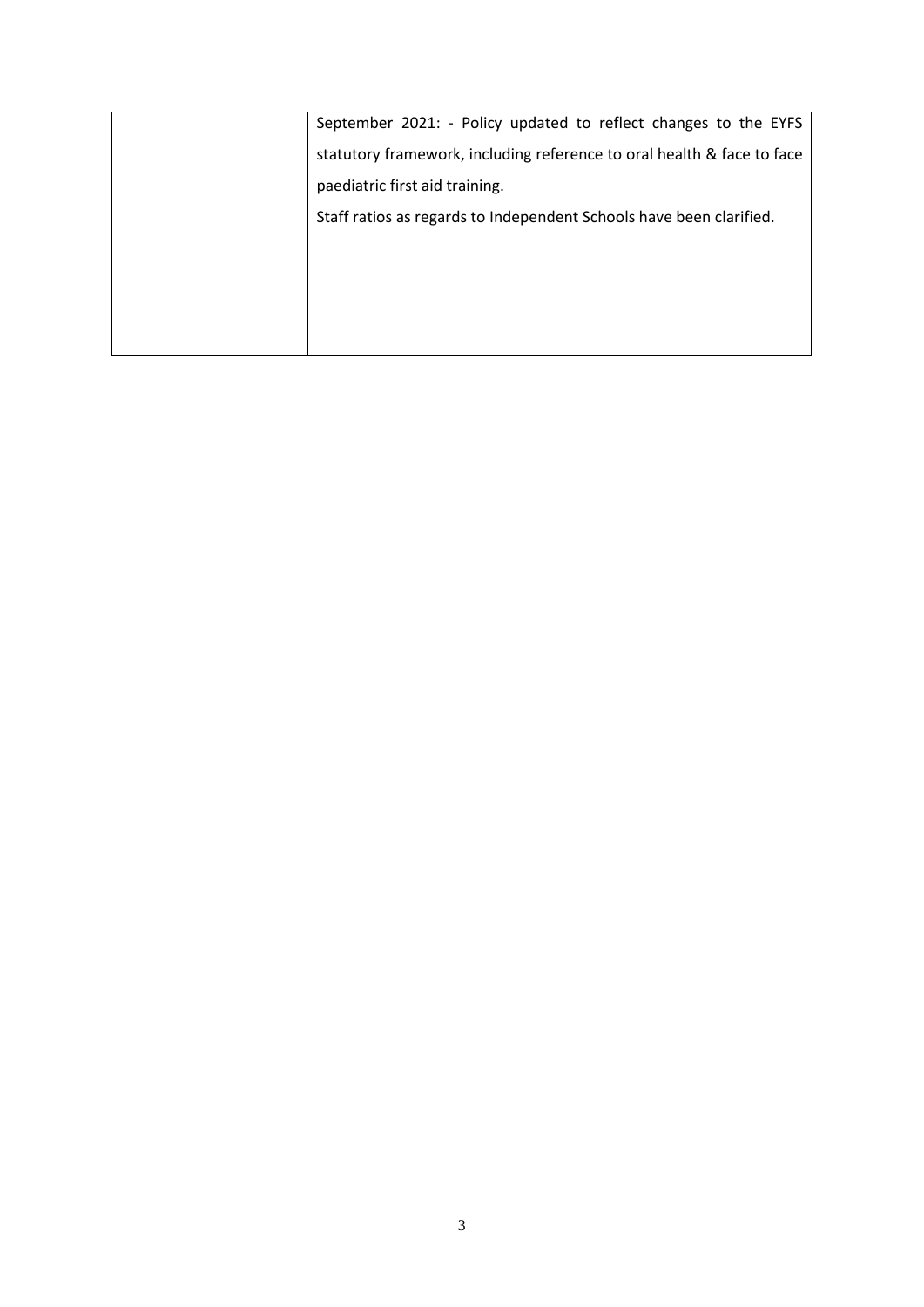# **Aims of the Early Years Foundation Stage (EYFS)**

In the EYFS at Ashton House School we believe that all children are entitled to the best possible start to their school life, both intellectually and emotionally, in order to enable them to develop their full potential.

We aim to support each child's welfare, learning and developmental needs by:

- Recognising that all children are unique and special
- Understanding that children develop in individual ways and at varying rates
- Providing a safe, secure and caring environment where children feel happy and know they are valued by staff looking after them.
- Fostering and nurturing children's self confidence and self esteem through their developing awareness of their own identity and role within the community.
- Teaching them to express and communicate their needs and feelings in appropriate ways
- Encouraging children's independence and decision making, supporting them to learn through their mistakes
- Developing children's understanding of social skills and the values and codes of behaviour required for people to work together harmoniously
- Supporting children to develop care, respect and appreciation for others, including those with beliefs, cultures and opinions which are different to their own
- Understanding the importance of play in children's learning and development
- Providing learning experiences which reflect children's interests to encourage and develop their natural desire, excitement and motivation to learn
- Providing experiences which build on children's existing knowledge and understanding in order to challenge, stimulate and extend their learning and development
- Providing effective learning opportunities in the whole environment, both inside and outside

## **The EYFS Framework**

For children at Ashton House School the Early Years and Foundation Stage applies to children in the Nursery and Reception classes. The overall aims of the EYFS is to help young children achieve the five 'Every Child Matters' outcomes of staying safe, being healthy, enjoying and achieving, making a positive contribution and eventually achieving economic well being. The four themes of the EYFS underpin our provision.

## **A Unique Child**

#### **Child Development**

We recognise that children develop in individual ways, at varying rates. Children's attitudes and dispositions to learning are influenced by feedback from others; we use specific praise and encouragement, as well as recognition and celebration of children's achievements, to encourage children to develop a positive attitude to learning.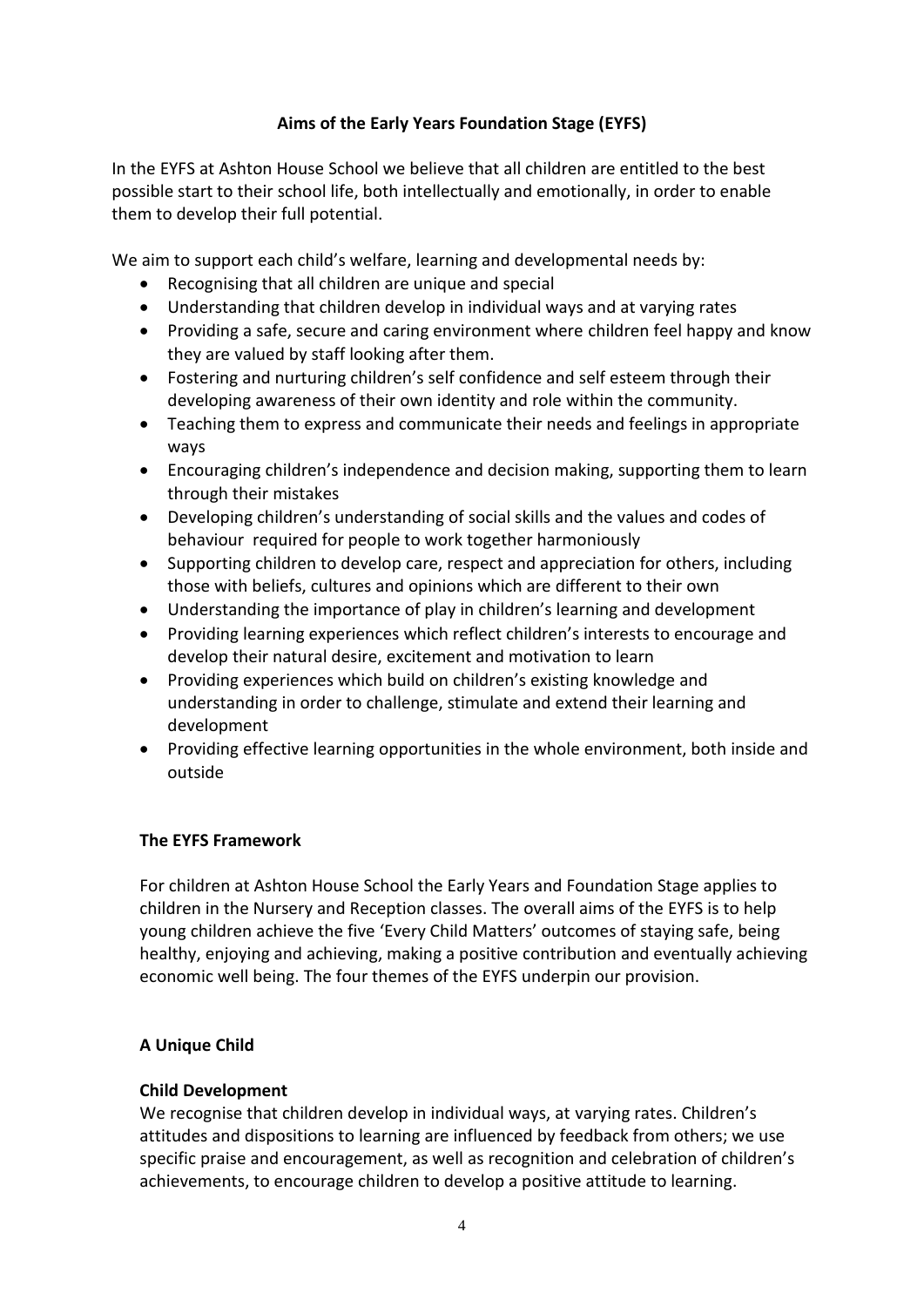#### **Health and Safety**

It is important that all children at Ashton House School are safe. We aim to educate children on boundaries, rules and limits and to help them understand why they exist. We provide children with choices to help them develop these important life skills. Children should be allowed to take risks, but need to be taught how to recognise and avoid hazards, both within the school and the wider environment. We encourage a healthy lifestyle including taking part in regular exercise, having good oral health and eating healthy food. We aim to protect the physical and psychological well being of all children.

#### **Inclusive Practice**

Children are treated fairly regardless of race, religion, gender or abilities. We regard the diversity of individuals within the school as an asset. All children and families are welcome in our school and made to feel included, safe and valued. In our school we believe that all children matter. We give our children every opportunity to be the best they can be and we achieve this by taking account their range of life experiences when planning their learning. In the EYFS we set realistic and challenging expectations that meet the needs of our children. Our planning reflects the needs of both genders, children with SEND and the more able, children of diverse ethnic groups and linguistic backgrounds and from diverse social and cultural backgrounds.

#### **EAL Provision**

We welcome children who have English as a second or even third language. We provide opportunities to support language development in children in conjunction with learning at home. We ensure that they have sufficient opportunities to learn and reach a good standard in English language. This we do by providing language rich play opportunities, use a visual timetable to outline the daily routine, use visual aids and props to support lessons, model language, ask simple open ended questions and allow sufficient time for responses, use resources that reflect positive images of the different ethnicities of British children, celebrate the linguistic heritage of class members, also the introduction of French lessons in Reception.

#### **Positive Relationships**

We promote positive relationships between staff, parents and children. Children are taught to deal with difficult situations and relationships through their daily interactions with adults and other children as well as through specifically planned lessons. Children have familiar routines to help them settle quickly. Staff work with children on a one to one basis, in small groups and as part of a larger group. It is the aim of all staff in the EYFS to develop good relationships with all children, interacting with them positively and taking time to listen to them.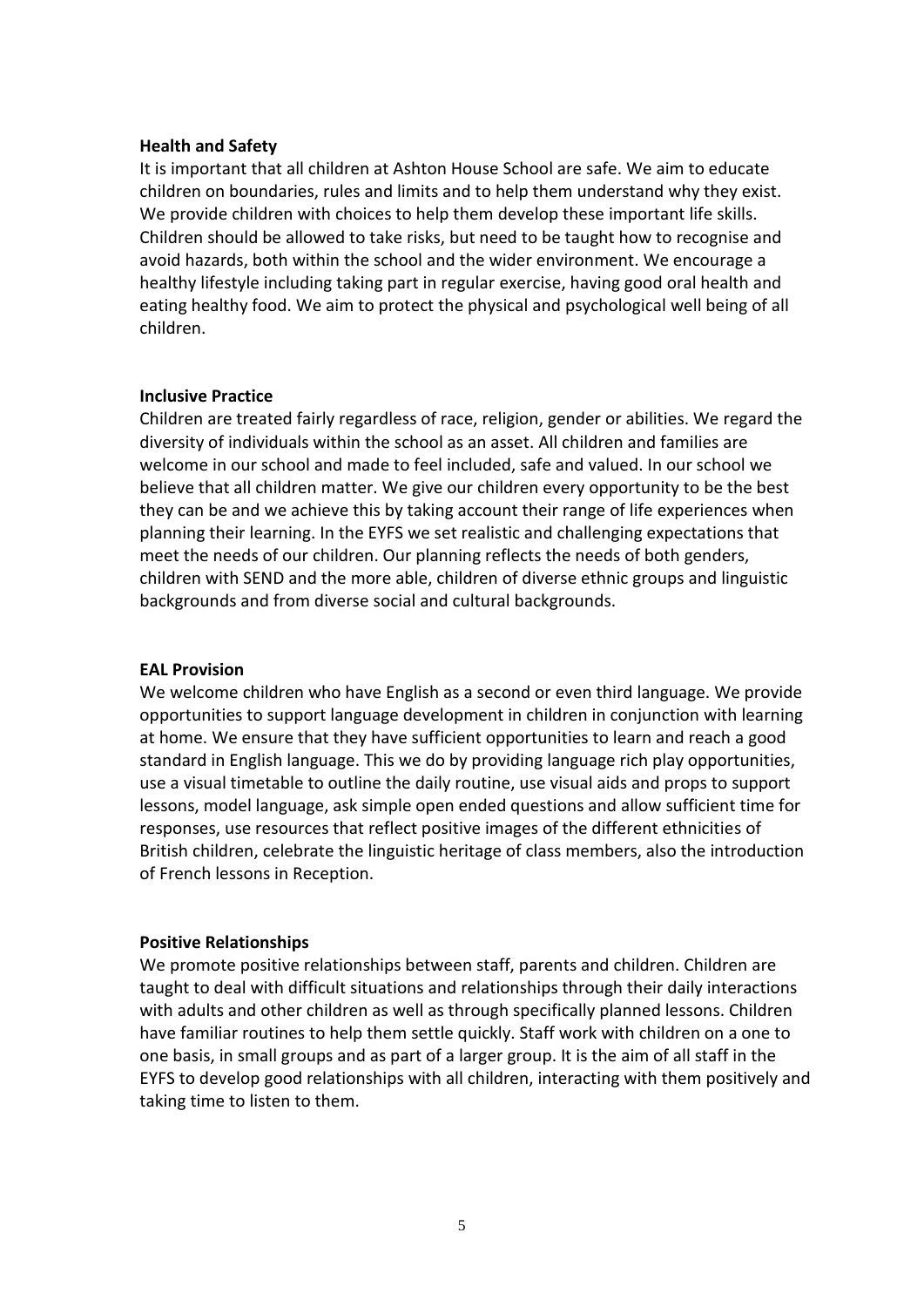#### **Key Person**

Each child is assigned a Key Person, either the class teacher or a teaching assistant whose role is to ensure that the child's learning and care is tailored to meet the individual's needs. The Key Person is the first point of contact for parents and acts as a guide to parents to help with engagement at home.

#### **Parents**

We recognise the role that parents have played and their future role, in the education of their children.

Our involvement of parents includes:

- inviting children to 'taster'days before they start school,
- inviting parents to a welcome evening to learn about the work of the EYFS setting and meet their child's key worker,
- involving parental contribution to WOW moments,
- by holding parents evenings twice yearly, by including parents in sports day, class assemblies, school productions,
- by giving parents access to their child's learning journey via the 'Tapestry'  $e$ profile system.

Parents are not permitted to use mobile phones or other mobile technology in the EYFS setting.

## **The Learning Environment**

The EYFS setting at Ashton House School aims to provide a rich learning environment both indoor and outdoor. The classrooms are set up so that the children can access resources and equipment independently. They are set up to allow the children to be active, explore and learn securely and safely. Nursery and Reception children have exclusive use of the playground and enclosed outdoor learning area in timetabled sessions as well as at playtimes with the KS1 children. The outdoor area allows a different type of learning environment, with opportunities or the children to explore and use their senses and be physically active and exuberant.

## **Observation, Assessment and Planning**

Good planning is the key to making learning effective, exciting, varied and progressive. Observation of what children know and can already do informs the planning that builds on and extends their knowledge.

The EYFS framework provides a long term plan to follow that ensures that all areas of learning and development are covered throughout the academic year. Medium term plans incorporate the learning and developmental targets. Weekly planning responds to the ongoing needs, interests and achievements of the children, usually within a theme. The learning opportunities include a range of adult led and child initiated activities. These activities aim to reflect the different learning styles of effective learners. Staff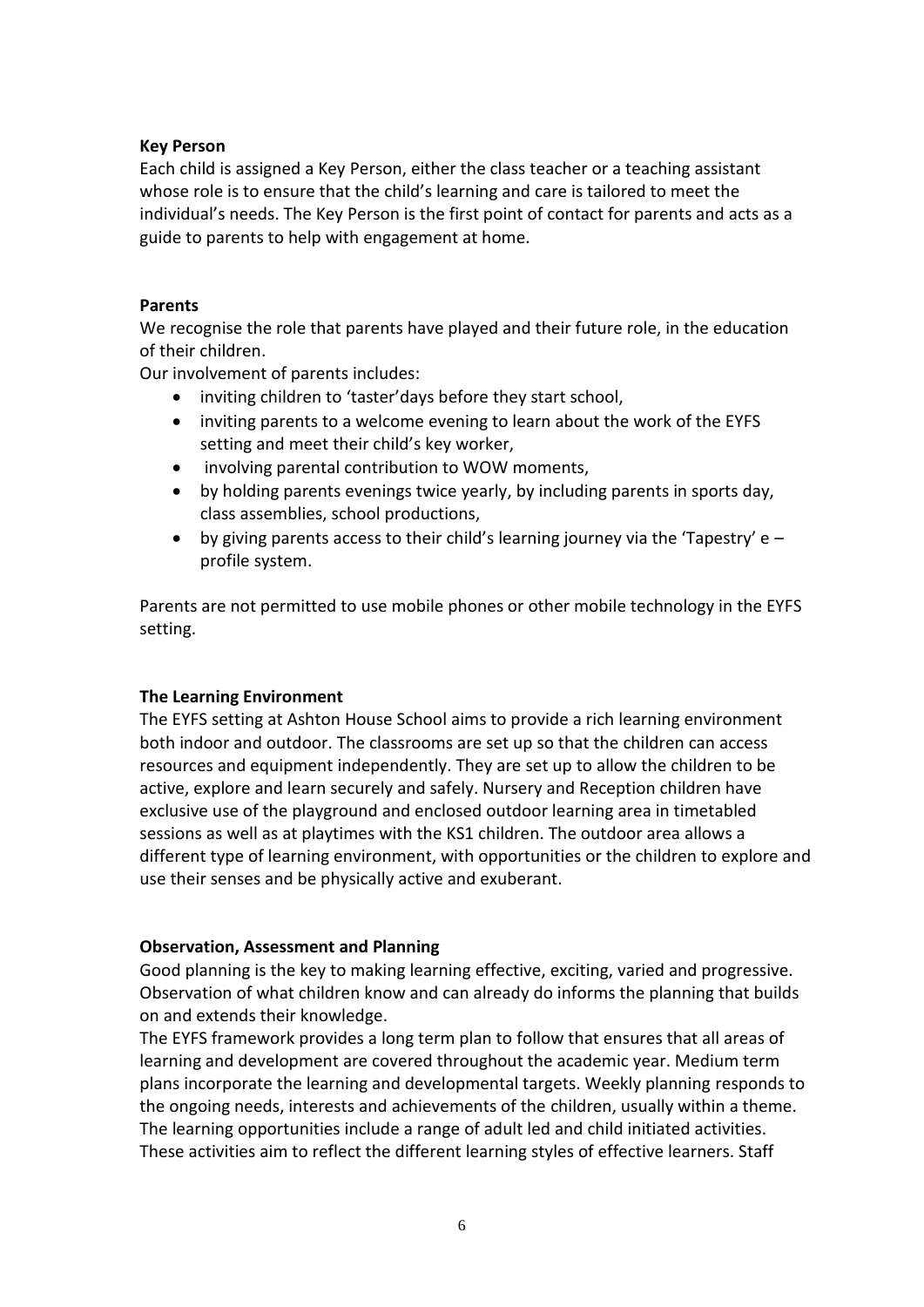members support children in their active learning, critical thinking processes and creativity.

Staff carry out observations to record significant milestones in different contexts, both adult led and child initiated, these can be both planned and spontaneous observations. Observations are key to evaluation and planning the next step for each child. Electronic observations using 'Tapestry' record the progress of each Nursery and Reception child. At the beginning of the Autumn term Reception class children undertake a Baseline Assessment, their progress through the year is recorded and another assessment is taken at the end of the Reception year to chart progress. At the end of the academic year a full school report is written based on assessments in the Early Learning Goals for both Nursery and Reception Classes. At the end of the Reception Year the EYFS Profile is completed for each child.

## **Learning and Development**

The seven areas of learning and development are equally important and interdependent. The three prime areas that are crucial to the development of lifelong learning and the formation of relationships are:

- Personal, social and emotional development
- Communication and language
- Physical development

The prime areas are strengthened and applied through four specific areas.

- Literacy
- Mathematics
- Understanding the World
- Expressive Arts and Design

#### **Learning and Teaching Style**

At Ashton House School EYFS setting the aim is to provide a carefully planned curriculum that helps children to work towards the Early Learning Goals. This curriculum encourages children to communicate and talk about their learning, leading to confidence and independence. A range of approaches is used to provide first hand experiences, give clear explanations, and to guide towards the development of play and language. The staff members aim to use their knowledge of the stages of child development effectively through continued observation that informs planning. The importance of partnership with parents is valued so that the children feel secure at school and develop a sense of well being and achievement. In both indoor and outdoor learning a suitable range of resources and equipment is utilised.

#### **Learning Through Play**

Play is recognised as the best medium for young children to learn. Active learning involving other people, objects and ideas can engage children for sustained periods. Therefore the EYFS setting aims to make learning as practical as possible. Play is a powerful and flexible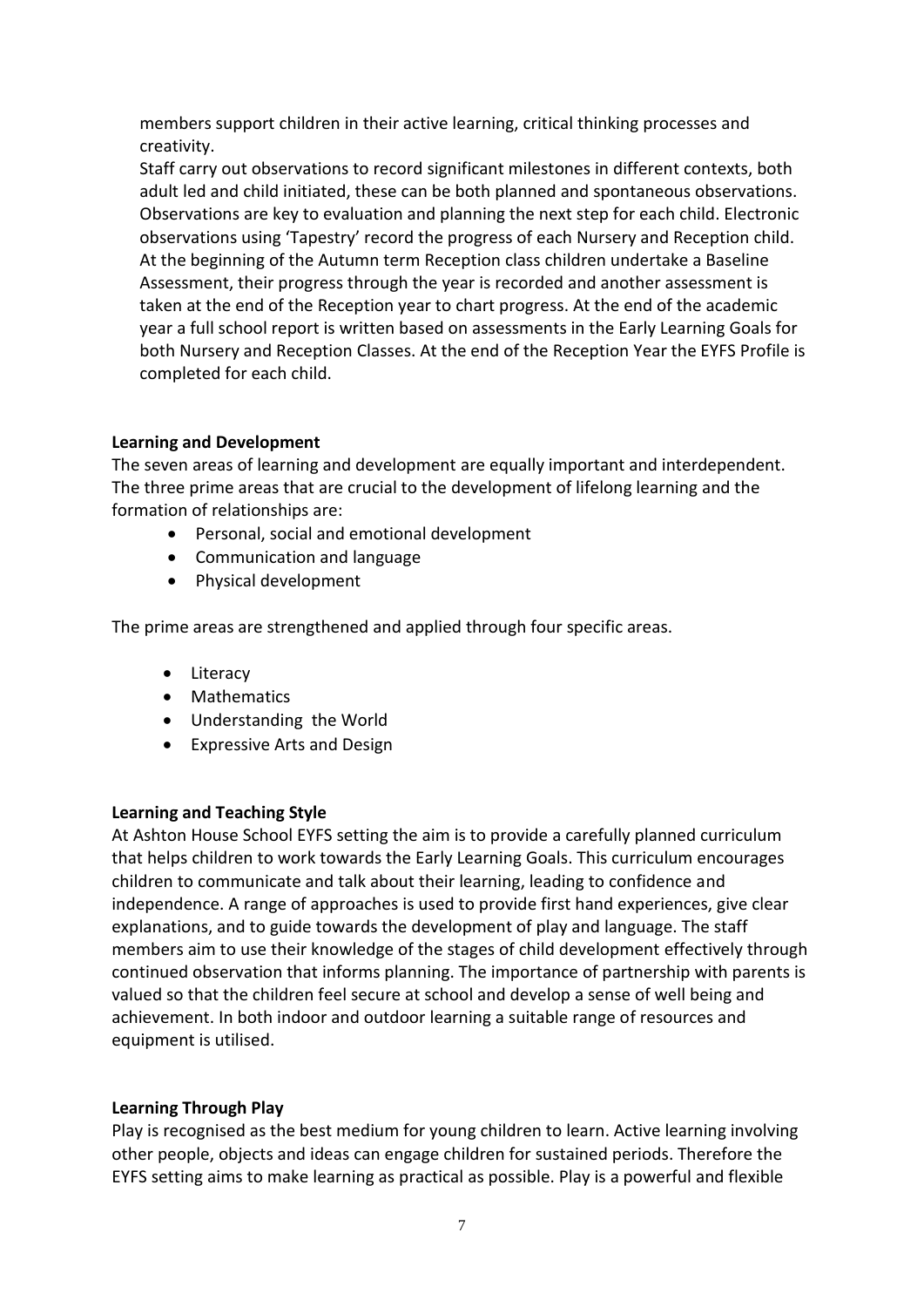motivator, enabling the child to discover and utilise their own individual learning style. It can provide multiple ways for children to learn a variety of different skills and concepts. Play opportunities are made available so that children can build upon their knowledge, discover their personal interests, communicate with peers and adults and make sense of the world around them.

## **Educational Programmes**

The School's educational programmes involve activities and experiences for children which promote development in:

- a. **Communication and Language**. These outcomes cover important aspects of language development and provide the foundation for literacy. The Early Years Policy places a strong emphasis on children's developing confidence and skills in expressing themselves in a range of situations and also their competence in talking and listening and in becoming readers and writers.
- b. **Physical Development.** Physical development is implicit in all areas of the Early Years Programme. Teaching concentrates on developing the children's physical control, mobility, awareness of space and manipulative skills in indoor and outdoor environments. Positive attitudes are encouraged towards a healthy and active way of life, and towards healthy choices in food.
- c. **Personal, Social and Emotional Development.** These outcomes focus on children learning how to work, play, co-operate with others and function in a group beyond the family. They cover important aspects of personal, social, moral and spiritual development including the development of personal values and an understanding of themselves and of others.

d. **Literacy**. Children are encouraged to link sounds and letters and to begin to read and write. Children are encouraged to access wide range of written material, to use the class and school library regularly and engage with authors who visit the School.

e. **Mathematics**. These outcomes cover important aspects of mathematical understanding and provide the foundation for numeracy. They focus on achievement through practical activities and are using and understanding language in the development of simple mathematical ideas and patterns.

f. **Understanding the World**. This area of learning and enquiry focuses on developing the children's knowledge and understanding of their environment, other people and features of the natural and man-made world. It provides a foundation for historical, geographical, scientific and technological learning.

g. **Expressive arts and design**. This area focuses on the development of children's imagination and their ability to communicate and to express ideas and feelings in creative ways.

#### **Training, Support and Skills**

Continuing professional development is accessible to all staff members. Additionally, EYFS staff attend specific training offered by the London Borough of Hounslow. Staff receive Safeguarding Training, Online Safety Training and Prevent Training. EYFS staff hold current Paediatric First Aid Certificates *delivered face to face*.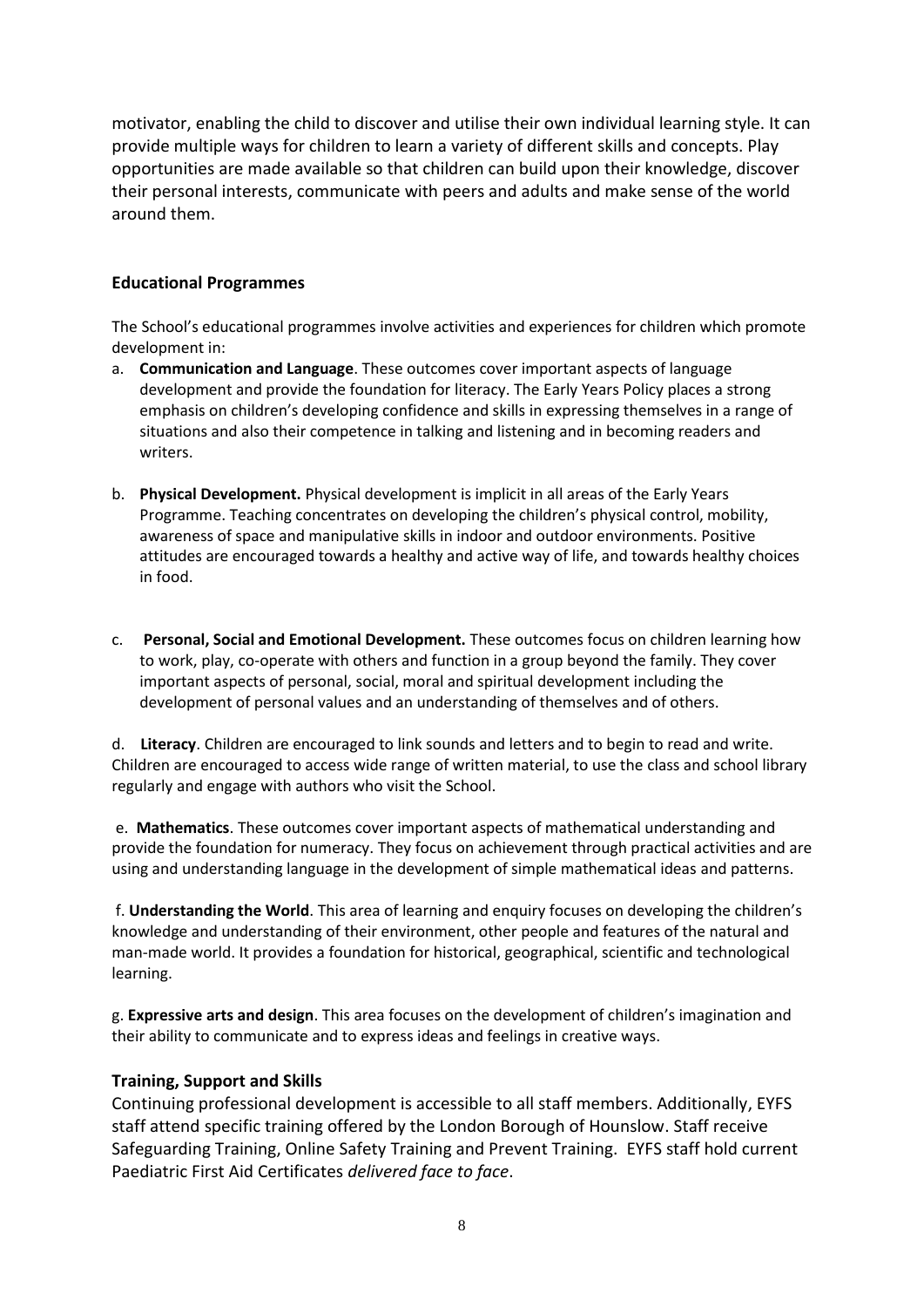## **Welfare**

There is a legal requirement to comply with the Welfare Requirements of the Statutory Framework for Early Years Foundation Stage 2021. These detail the need to: Promote the welfare of children,

Promote good health, *including oral health*

Prevent the spread of infection and take appropriate action when children are ill, Manage behaviour effectively in a manner appropriate to the children's stage of development,

Ensure that only suitable adults have unsupervised access to the children, Ensure that the safeguarding of children is paramount.

Ensure that all private, personal mobile devices are switched off and medication is kept in a locked medical cabinet.

Ensure that the premises, furniture and equipment are safe and suitable for purpose, Ensure that every child receives enjoyable and challenging learning and development experiences

Maintain records, policies and procedures to meet the needs of the children and to ensure the safe, efficient management of the setting.

## **Staff Ratios**

At Ashton House School EYFS setting we follow the guidelines set out in the EYFS Statutory Framework that is:

*For children aged three and over in independent schools …, where a person with Qualified Teacher Status, Early Years Professional Status, Early Years Teacher Status or another suitable level 6 qualification, an instructor, or another suitably qualified overseas trained teacher is working directly with the children:*

- *At least one member of staff for every thirty children (where the majority of children will reach the age of at least five within the school year) i.e Reception Class*
- *At least one member of staff for every thirteen children (where the majority of children will not reach the age of at least five within the school year) i.e Nursery Class*
- *At least one other member of staff must hold a full and relevant level 3 qualification.*

*For children aged three and over in independent schools… where there is no person with Qualified Teacher Status, Early Years Professional Status, Early Years Teacher Status or another suitable level 6 qualification, no instructor, and no suitably qualified overseas trained teacher, working directly with the children:*

- *At least one member of staff for every eight children.*
- *At least one member of staff must hold a full and relevant level 3 qualification.*